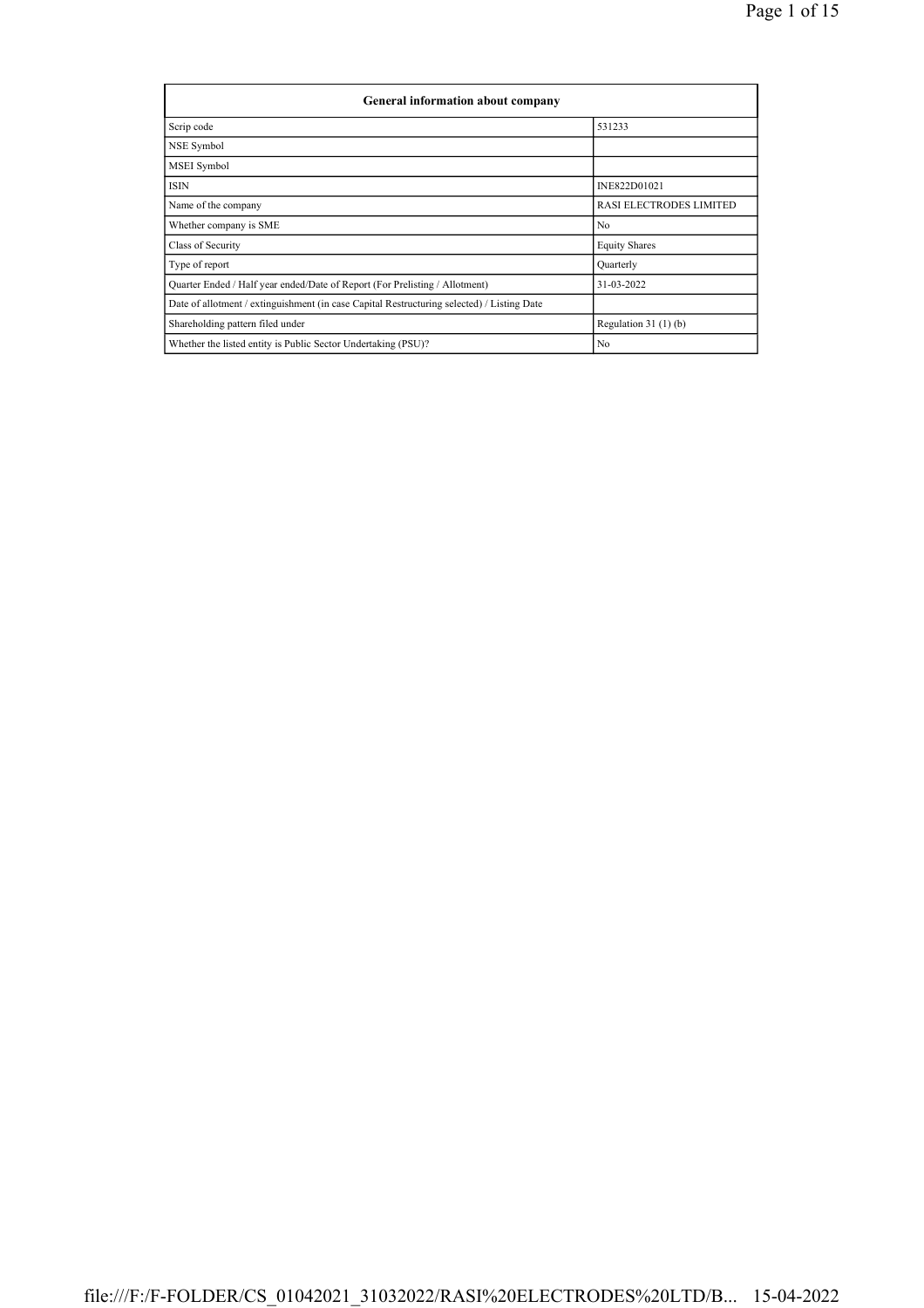|           |                                                                                           | <b>Declaration</b> |                                |                       |                            |
|-----------|-------------------------------------------------------------------------------------------|--------------------|--------------------------------|-----------------------|----------------------------|
| Sr<br>No. | Particular                                                                                | Yes/No             | Promoter and<br>Promoter Group | Public<br>shareholder | Non Promoter-Non<br>Public |
|           | Whether the Listed Entity has issued any partly paid up<br>shares?                        | N <sub>0</sub>     | N <sub>0</sub>                 | N <sub>0</sub>        | N <sub>0</sub>             |
| 2         | Whether the Listed Entity has issued any Convertible<br>Securities?                       | N <sub>0</sub>     | N <sub>0</sub>                 | N <sub>0</sub>        | N <sub>0</sub>             |
| 3         | Whether the Listed Entity has issued any Warrants?                                        | N <sub>0</sub>     | No                             | N <sub>0</sub>        | N <sub>0</sub>             |
| 4         | Whether the Listed Entity has any shares against which<br>depository receipts are issued? | N <sub>0</sub>     | No                             | N <sub>0</sub>        | N <sub>0</sub>             |
| 5         | Whether the Listed Entity has any shares in locked-in?                                    | N <sub>0</sub>     | No                             | N <sub>0</sub>        | N <sub>0</sub>             |
| 6         | Whether any shares held by promoters are pledge or<br>otherwise encumbered?               | N <sub>0</sub>     | No                             |                       |                            |
|           | Whether company has equity shares with differential<br>voting rights?                     | N <sub>0</sub>     | No                             | No                    | N <sub>0</sub>             |
| 8         | Whether the listed entity has any significant beneficial<br>owner?                        | Yes                |                                |                       |                            |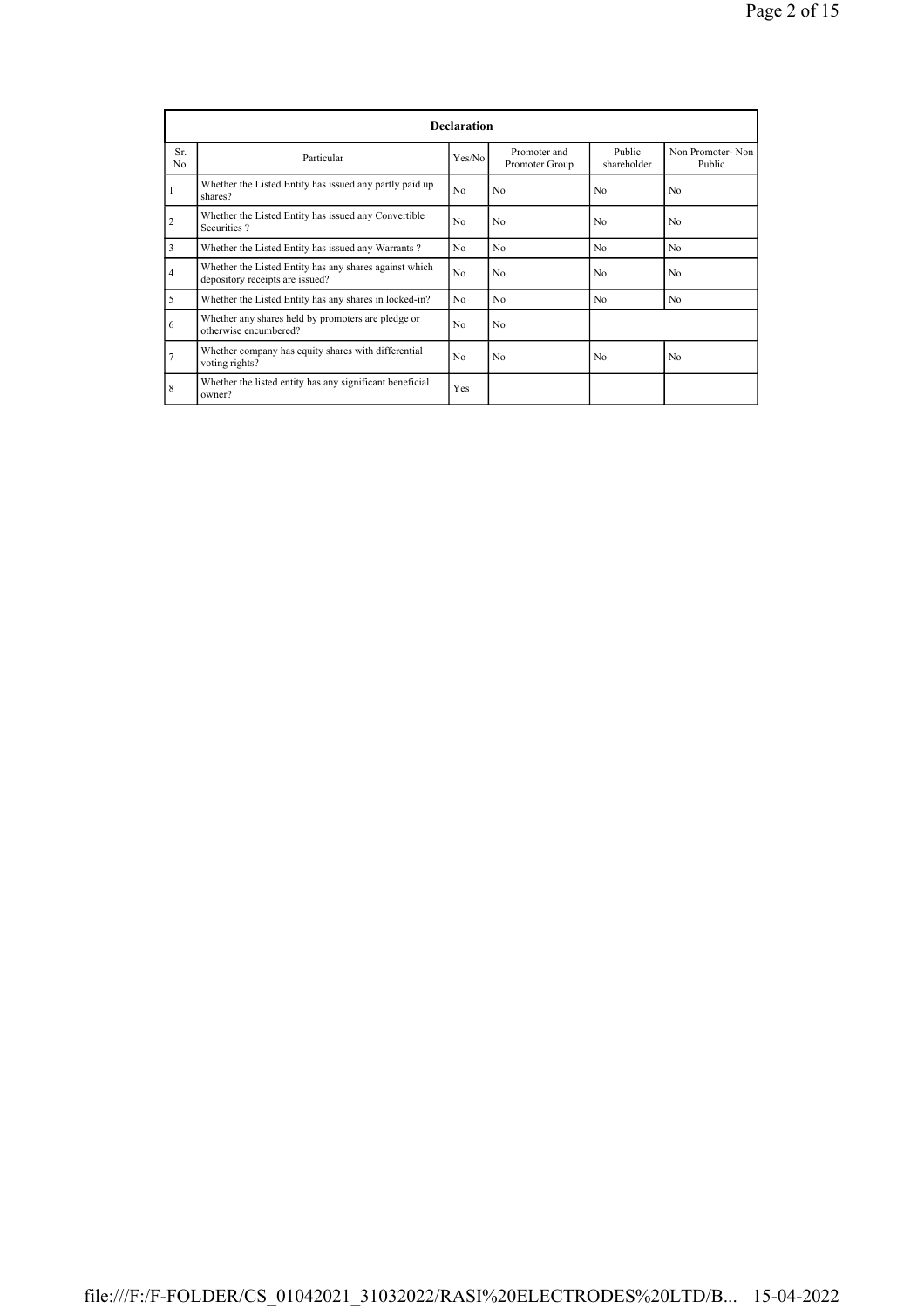|                                                        |                                                                                                                     |                                           |                         |                           |                          |                      | <b>Table I - Summary Statement holding of specified securities</b>              |                                                                  |  |              |            |
|--------------------------------------------------------|---------------------------------------------------------------------------------------------------------------------|-------------------------------------------|-------------------------|---------------------------|--------------------------|----------------------|---------------------------------------------------------------------------------|------------------------------------------------------------------|--|--------------|------------|
| Category of<br>Category<br>shareholder<br>$($ $\Gamma$ |                                                                                                                     |                                           | No. of                  | No. Of<br>Partly<br>paid- | No Of<br>shares          | Total nos            | Shareholding<br>as a % of total<br>no. of shares<br>(calculated as<br>per SCRR, | Number of Voting Rights held in each<br>class of securities (IX) |  |              |            |
|                                                        |                                                                                                                     | Nos. Of<br>shareholders                   | fully paid<br>up equity | up<br>equity              | underlying<br>Depository | shares<br>held (VII) |                                                                                 | No of Voting (XIV) Rights                                        |  |              | Total as a |
|                                                        | shares<br>$= (IV) +$<br>(II)<br>(III)<br>shares<br>Receipts<br>held $(IV)$<br>$(V)$ + $(VI)$<br>held<br>(VI)<br>(V) | 1957) (VIII) As<br>$a\%$ of<br>$(A+B+C2)$ | Class eg:<br>X          | Class<br>eg:y             | Total                    | $%$ of<br>$(A+B+C)$  |                                                                                 |                                                                  |  |              |            |
| (A)                                                    | Promoter &<br>Promoter<br>Group                                                                                     | $\overline{7}$                            | 8703550                 |                           |                          | 8703550              | 27.96                                                                           | 8703550                                                          |  | 8703550      | 28.18      |
| (B)                                                    | Public                                                                                                              | 6646                                      | 22426950                |                           |                          | 22426950             | 72.04                                                                           | 22184750                                                         |  | 22184750     | 71.82      |
| (C)                                                    | Non<br>Promoter-<br>Non Public                                                                                      |                                           |                         |                           |                          |                      |                                                                                 |                                                                  |  |              |            |
| (C1)                                                   | <b>Shares</b><br>underlying<br>DR <sub>S</sub>                                                                      |                                           |                         |                           |                          |                      |                                                                                 |                                                                  |  |              |            |
| (C2)                                                   | Shares held<br>by<br>Employee<br>Trusts                                                                             |                                           |                         |                           |                          |                      |                                                                                 |                                                                  |  |              |            |
|                                                        | Total                                                                                                               | 6653                                      | 31130500                |                           |                          | 31130500             | 100                                                                             | 30888300                                                         |  | 30888300 100 |            |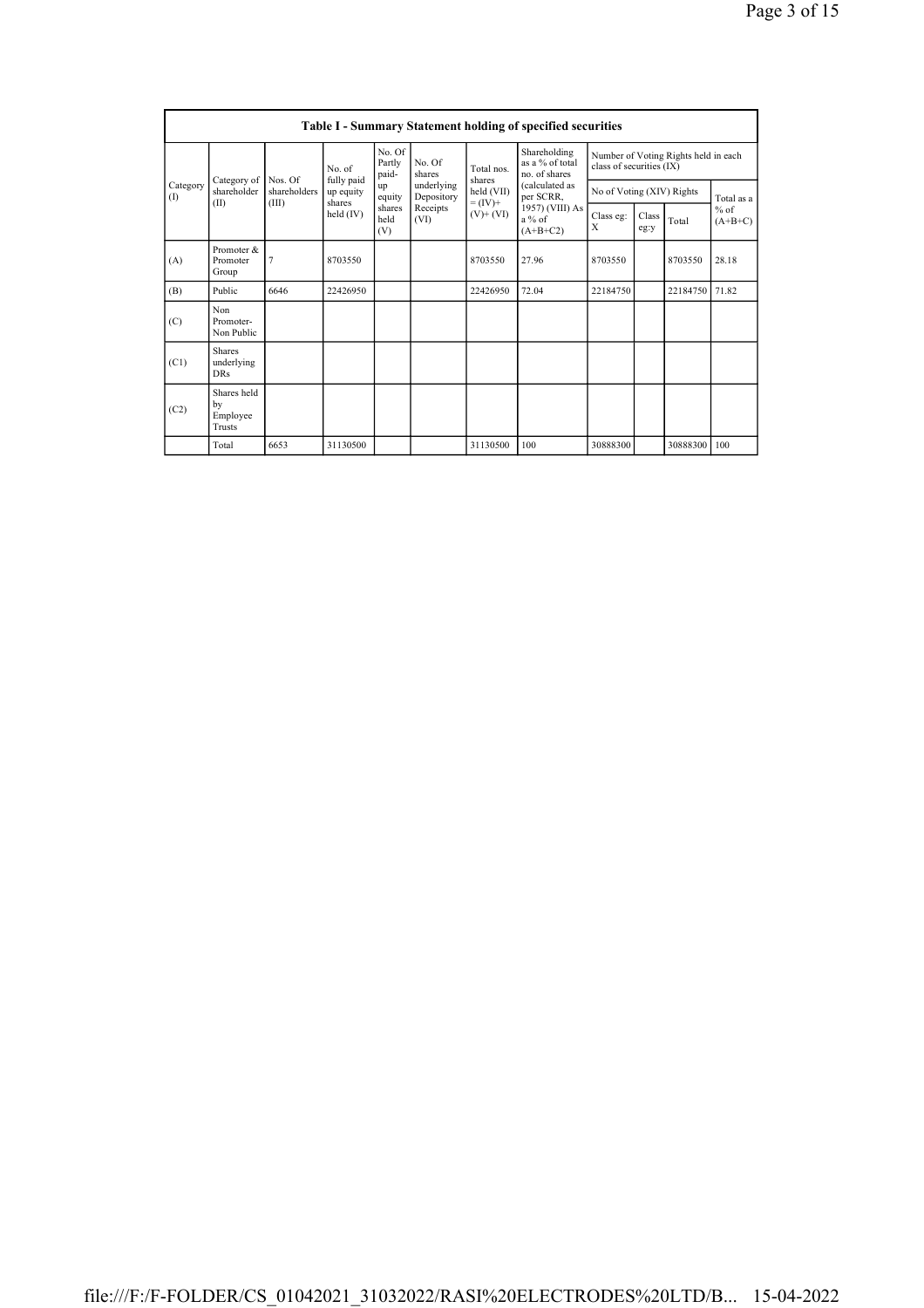|                                                                                                                                                                                                                                                                                                               | <b>Table I - Summary Statement holding of specified securities</b>        |                       |                                               |                                 |                                                                                                            |                                        |  |                                                                               |  |                                       |
|---------------------------------------------------------------------------------------------------------------------------------------------------------------------------------------------------------------------------------------------------------------------------------------------------------------|---------------------------------------------------------------------------|-----------------------|-----------------------------------------------|---------------------------------|------------------------------------------------------------------------------------------------------------|----------------------------------------|--|-------------------------------------------------------------------------------|--|---------------------------------------|
| No. Of<br>No. of<br>Underlying<br><b>Shares</b><br>Outstanding<br><b>Shares</b><br>Category of<br>convertible<br>Underlying<br>Underlying<br>Category<br>shareholder<br>(1)<br>Outstanding<br>Outstanding<br>(II)<br>Warrants<br>convertible<br>No. Of<br>securities $(X)$<br>$(X_i)$<br>Warrants (Xi)<br>(a) |                                                                           |                       |                                               | No. Of Shares<br>securities and | Shareholding, as<br>a % assuming full<br>conversion of<br>convertible<br>securities (as a<br>percentage of | Number of<br>Locked in<br>shares (XII) |  | Number of<br><b>Shares</b><br>pledged or<br>otherwise<br>encumbered<br>(XIII) |  | Number of<br>equity shares<br>held in |
|                                                                                                                                                                                                                                                                                                               | diluted share<br>capital) $(XI)$ =<br>$(VII)+(X)$ As a %<br>of $(A+B+C2)$ | N <sub>0</sub><br>(a) | As a $%$<br>of total<br>Shares<br>held<br>(b) | N <sub>0</sub><br>(a)           | As a $%$<br>of total<br>Shares<br>held (b)                                                                 | dematerialized<br>form $(XIV)$         |  |                                                                               |  |                                       |
| (A)                                                                                                                                                                                                                                                                                                           | Promoter &<br>Promoter<br>Group                                           |                       |                                               |                                 | 27.96                                                                                                      |                                        |  |                                                                               |  | 8703550                               |
| (B)                                                                                                                                                                                                                                                                                                           | Public                                                                    |                       |                                               |                                 | 72.04                                                                                                      |                                        |  |                                                                               |  | 21906255                              |
| (C)                                                                                                                                                                                                                                                                                                           | Non<br>Promoter-<br>Non Public                                            |                       |                                               |                                 |                                                                                                            |                                        |  |                                                                               |  |                                       |
| (C1)                                                                                                                                                                                                                                                                                                          | <b>Shares</b><br>underlying<br><b>DRs</b>                                 |                       |                                               |                                 |                                                                                                            |                                        |  |                                                                               |  |                                       |
| (C2)                                                                                                                                                                                                                                                                                                          | Shares held<br>by<br>Employee<br>Trusts                                   |                       |                                               |                                 |                                                                                                            |                                        |  |                                                                               |  |                                       |
|                                                                                                                                                                                                                                                                                                               | Total                                                                     |                       |                                               |                                 | 100                                                                                                        |                                        |  |                                                                               |  | 30609805                              |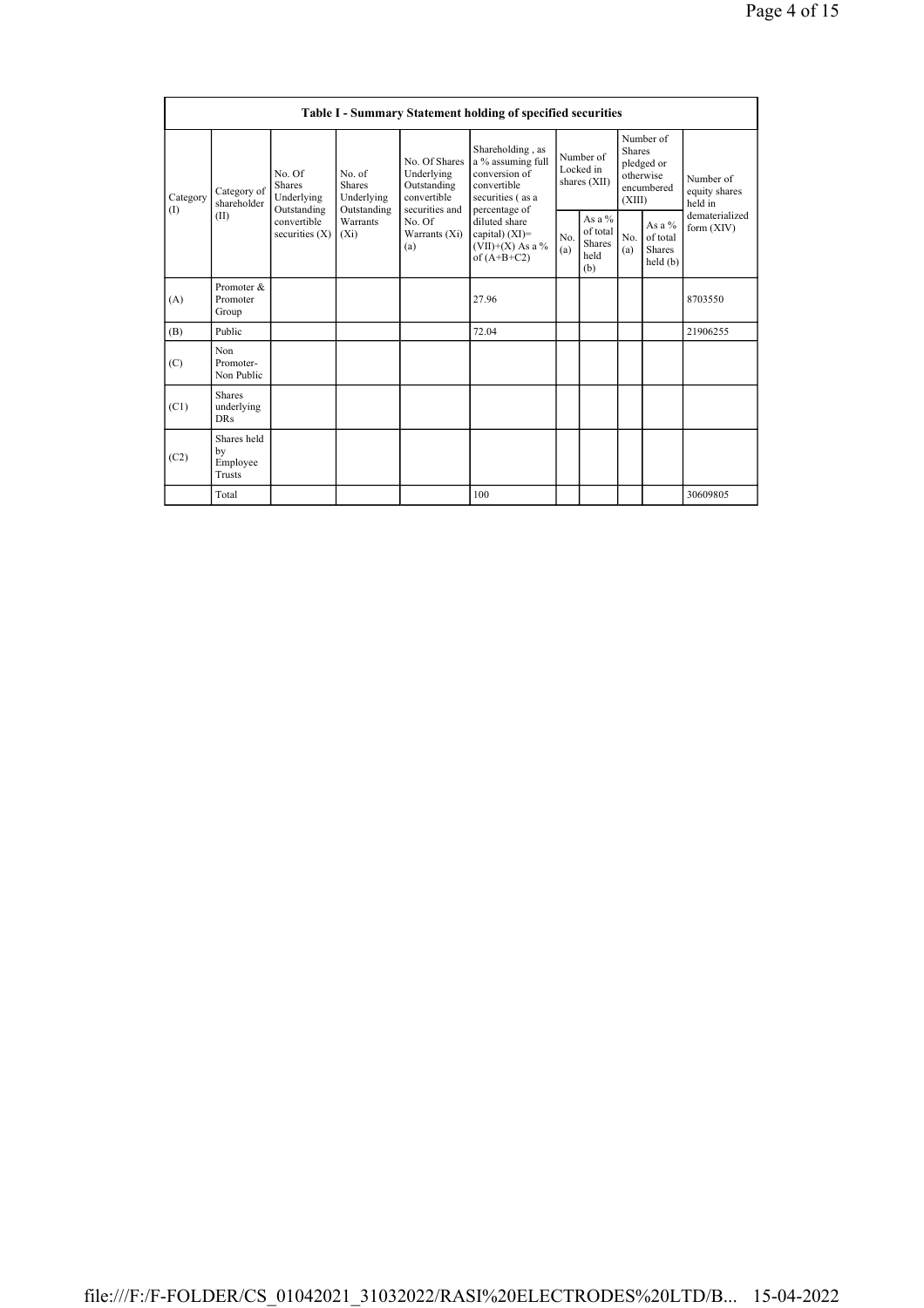|                                                                                                | Table II - Statement showing shareholding pattern of the Promoter and Promoter Group                                |                                  |                                   |                       |                          |                        |                                                                           |                           |                                                                  |                |                                 |
|------------------------------------------------------------------------------------------------|---------------------------------------------------------------------------------------------------------------------|----------------------------------|-----------------------------------|-----------------------|--------------------------|------------------------|---------------------------------------------------------------------------|---------------------------|------------------------------------------------------------------|----------------|---------------------------------|
|                                                                                                |                                                                                                                     |                                  | No. of                            | No.<br>Of<br>Partly   | No. Of<br>shares         | Total nos.<br>shares   | Shareholding<br>as a % of<br>total no. of<br>shares                       |                           | Number of Voting Rights held in each<br>class of securities (IX) |                |                                 |
| Sr.                                                                                            | Category &<br>Name of the<br>Shareholders (I)                                                                       | Nos. Of<br>shareholders<br>(III) | fully paid<br>up equity<br>shares | paid-<br>up<br>equity | underlying<br>Depository | held<br>$(VII) =$      | (calculated<br>as per<br>SCRR,<br>1957) (VIII)<br>As a % of<br>$(A+B+C2)$ | No of Voting (XIV) Rights |                                                                  |                | Total<br>as a %                 |
|                                                                                                |                                                                                                                     |                                  | held (IV)                         | shares<br>held<br>(V) | Receipts<br>(VI)         | $(IV)+(V)$<br>$+ (VI)$ |                                                                           | Class eg:<br>X            | Class<br>eg:y                                                    | Total          | of<br>Total<br>Voting<br>rights |
| А                                                                                              | Table II - Statement showing shareholding pattern of the Promoter and Promoter Group                                |                                  |                                   |                       |                          |                        |                                                                           |                           |                                                                  |                |                                 |
| (1)                                                                                            | Indian                                                                                                              |                                  |                                   |                       |                          |                        |                                                                           |                           |                                                                  |                |                                 |
| (a)                                                                                            | Individuals/Hindu<br>undivided Family                                                                               | 6                                | 8453550                           |                       |                          | 8453550                | 27.16                                                                     | 8453550                   |                                                                  | 8453550        | 27.37                           |
| (d)                                                                                            | Any Other<br>(specify)                                                                                              | 1                                | 250000                            |                       |                          | 250000                 | 0.8                                                                       | 250000                    |                                                                  | 250000         | 0.81                            |
| Sub-Total<br>(A)(1)                                                                            |                                                                                                                     | 7                                | 8703550                           |                       |                          | 8703550                | 27.96                                                                     | 8703550                   |                                                                  | 8703550        | 28.18                           |
| (2)                                                                                            | Foreign                                                                                                             |                                  |                                   |                       |                          |                        |                                                                           |                           |                                                                  |                |                                 |
| Total<br>Shareholding<br>of Promoter<br>and<br>Promoter<br>Group $(A)=$<br>$(A)(1)+(A)$<br>(2) |                                                                                                                     | 7                                | 8703550                           |                       |                          | 8703550                | 27.96                                                                     | 8703550                   |                                                                  | 8703550        | 28.18                           |
| B                                                                                              | Table III - Statement showing shareholding pattern of the Public shareholder                                        |                                  |                                   |                       |                          |                        |                                                                           |                           |                                                                  |                |                                 |
| (1)                                                                                            | Institutions                                                                                                        |                                  |                                   |                       |                          |                        |                                                                           |                           |                                                                  |                |                                 |
| (3)                                                                                            | Non-institutions                                                                                                    |                                  |                                   |                       |                          |                        |                                                                           |                           |                                                                  |                |                                 |
| (a(i))                                                                                         | Individuals -<br>i.Individual<br>shareholders<br>holding nominal<br>share capital up<br>to Rs. 2 lakhs.             | 6393                             | 12420807                          |                       |                          | 12420807 39.9          |                                                                           | 12420807                  |                                                                  | 12420807 40.21 |                                 |
| (a(ii))                                                                                        | Individuals - ii.<br>Individual<br>shareholders<br>holding nominal<br>share capital in<br>excess of Rs. 2<br>lakhs. | 24                               | 7703102                           |                       |                          | 7703102                | 24.74                                                                     | 7703102                   |                                                                  | 7703102        | 24.94                           |
| (e)                                                                                            | Any Other<br>(specify)                                                                                              | 229                              | 2303041                           |                       |                          | 2303041                | 7.4                                                                       | 2060841                   |                                                                  | 2060841        | 6.67                            |
| Sub-Total<br>(B)(3)                                                                            |                                                                                                                     | 6646                             | 22426950                          |                       |                          | 22426950               | 72.04                                                                     | 22184750                  |                                                                  | 22184750       | 71.82                           |
| <b>Total Public</b><br>Shareholding<br>$(B)=(B)(1)+$<br>$(B)(2)+(B)$<br>(3)                    |                                                                                                                     | 6646                             | 22426950                          |                       |                          | 22426950 72.04         |                                                                           | 22184750                  |                                                                  | 22184750       | 71.82                           |
| $\mathbf C$                                                                                    | Table IV - Statement showing shareholding pattern of the Non Promoter- Non Public shareholder                       |                                  |                                   |                       |                          |                        |                                                                           |                           |                                                                  |                |                                 |
| Total<br>$(A+B+C2)$                                                                            |                                                                                                                     | 6653                             | 31130500                          |                       |                          | 31130500               | 100                                                                       | 30888300                  |                                                                  | 30888300       | 100                             |
| Total<br>$(A+B+C)$                                                                             |                                                                                                                     | 6653                             | 31130500                          |                       |                          | 31130500               | 100                                                                       | 30888300                  |                                                                  | 30888300       | 100                             |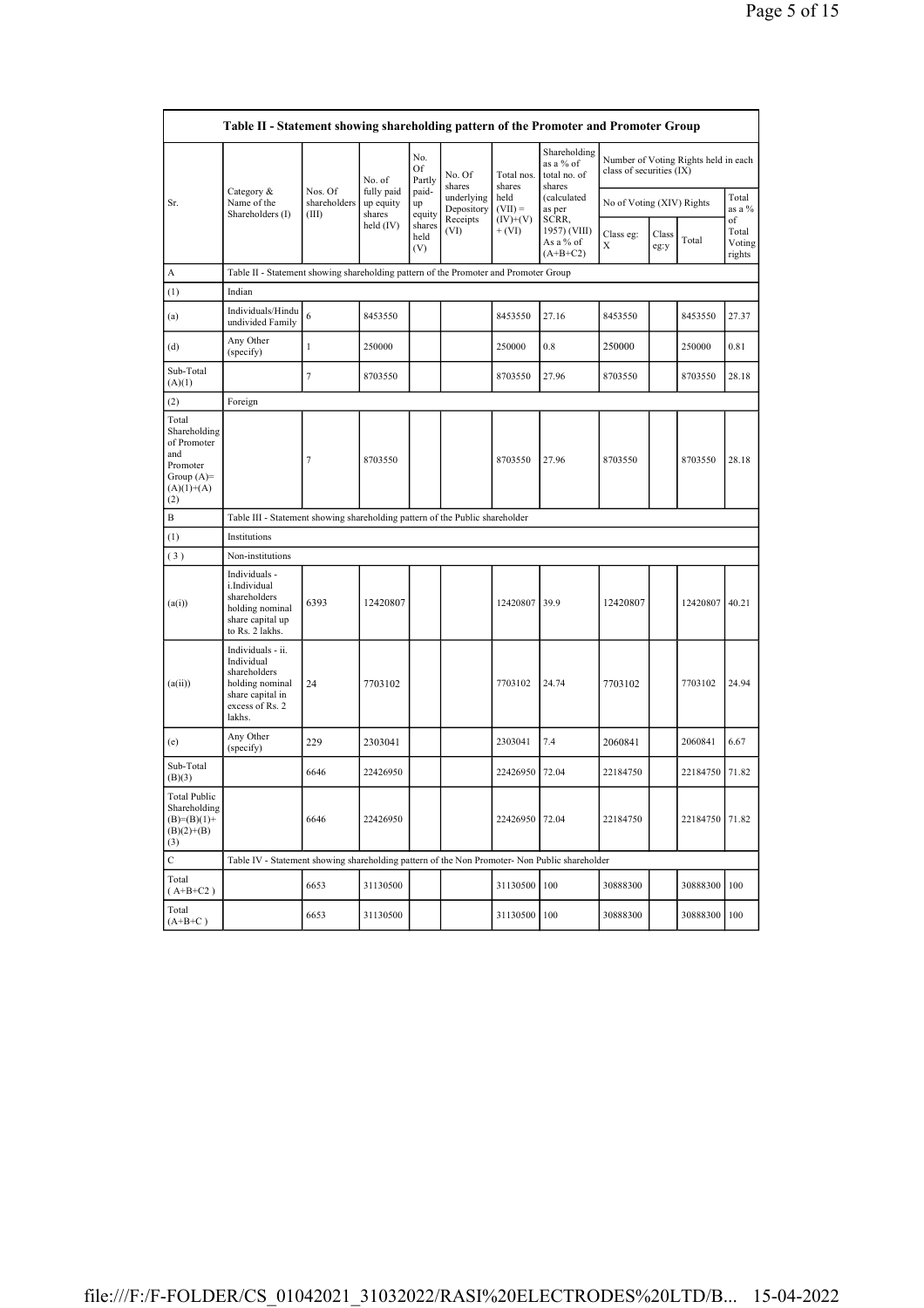|                                                                                          |                                                |                                    |                                                                             | Table II - Statement showing shareholding pattern of the Promoter and Promoter Group          |                                          |                                                    |                                                                  |                                                        |                                         |
|------------------------------------------------------------------------------------------|------------------------------------------------|------------------------------------|-----------------------------------------------------------------------------|-----------------------------------------------------------------------------------------------|------------------------------------------|----------------------------------------------------|------------------------------------------------------------------|--------------------------------------------------------|-----------------------------------------|
|                                                                                          | No. Of<br><b>Shares</b><br>Underlying          | No. of Shares<br>Underlying        | No. Of Shares<br>Underlying<br>Outstanding<br>convertible                   | Shareholding, as a<br>% assuming full<br>conversion of<br>convertible<br>securities (as a     | Number of<br>Locked in<br>shares $(XII)$ |                                                    | Number of Shares<br>pledged or<br>otherwise<br>encumbered (XIII) |                                                        | Number of<br>equity shares              |
| Sr.                                                                                      | Outstanding<br>convertible<br>securities $(X)$ | Outstanding<br>Warrants<br>$(X_i)$ | securities and<br>No. Of<br>Warrants (Xi)<br>(a)                            | percentage of<br>diluted share<br>capital) $(XI) = (VII)$<br>$+(X)$ As a % of<br>$(A+B+C2)$   | No.<br>(a)                               | As a %<br>of total<br><b>Shares</b><br>held<br>(b) | No.<br>(a)                                                       | As a $%$ of<br>total Shares<br>$\text{held}(\text{b})$ | held in<br>dematerialized<br>form (XIV) |
| A                                                                                        |                                                |                                    |                                                                             | Table II - Statement showing shareholding pattern of the Promoter and Promoter Group          |                                          |                                                    |                                                                  |                                                        |                                         |
| (1)                                                                                      | Indian                                         |                                    |                                                                             |                                                                                               |                                          |                                                    |                                                                  |                                                        |                                         |
| (a)                                                                                      |                                                |                                    |                                                                             | 27.16                                                                                         |                                          |                                                    |                                                                  |                                                        | 8453550                                 |
| (d)                                                                                      |                                                |                                    |                                                                             | 0.8                                                                                           |                                          |                                                    |                                                                  |                                                        | 250000                                  |
| Sub-Total (A)<br>(1)                                                                     |                                                |                                    |                                                                             | 27.96                                                                                         |                                          |                                                    |                                                                  |                                                        | 8703550                                 |
| (2)                                                                                      | Foreign                                        |                                    |                                                                             |                                                                                               |                                          |                                                    |                                                                  |                                                        |                                         |
| Total<br>Shareholding<br>of Promoter<br>and Promoter<br>Group $(A)= (A)$<br>$(1)+(A)(2)$ |                                                |                                    |                                                                             | 27.96                                                                                         |                                          |                                                    |                                                                  |                                                        | 8703550                                 |
| B                                                                                        |                                                |                                    |                                                                             | Table III - Statement showing shareholding pattern of the Public shareholder                  |                                          |                                                    |                                                                  |                                                        |                                         |
| (1)                                                                                      | Institutions                                   |                                    |                                                                             |                                                                                               |                                          |                                                    |                                                                  |                                                        |                                         |
| (3)                                                                                      | Non-institutions                               |                                    |                                                                             |                                                                                               |                                          |                                                    |                                                                  |                                                        |                                         |
| (a(i))                                                                                   |                                                |                                    |                                                                             | 39.9                                                                                          |                                          |                                                    |                                                                  |                                                        | 11900112                                |
| (a(ii))                                                                                  |                                                |                                    |                                                                             | 24.74                                                                                         |                                          |                                                    |                                                                  |                                                        | 7703102                                 |
| (e)                                                                                      |                                                |                                    |                                                                             | 7.4                                                                                           |                                          |                                                    |                                                                  |                                                        | 2303041                                 |
| Sub-Total (B)<br>(3)                                                                     |                                                |                                    |                                                                             | 72.04                                                                                         |                                          |                                                    |                                                                  |                                                        | 21906255                                |
| <b>Total Public</b><br>Shareholding<br>$(B)=(B)(1)+$<br>$(B)(2)+(B)(3)$                  |                                                |                                    |                                                                             | 72.04                                                                                         |                                          |                                                    |                                                                  |                                                        | 21906255                                |
| C                                                                                        |                                                |                                    |                                                                             | Table IV - Statement showing shareholding pattern of the Non Promoter- Non Public shareholder |                                          |                                                    |                                                                  |                                                        |                                         |
| Total<br>$(A+B+C2)$                                                                      |                                                |                                    |                                                                             | 100                                                                                           |                                          |                                                    |                                                                  |                                                        | 30609805                                |
| Total<br>$(A+B+C)$                                                                       |                                                |                                    |                                                                             | 100                                                                                           |                                          |                                                    |                                                                  |                                                        | 30609805                                |
|                                                                                          |                                                |                                    | Disclosure of notes on shareholding pattern for company remarks explanatory |                                                                                               |                                          |                                                    |                                                                  | Textual<br>Information<br>(1)                          |                                         |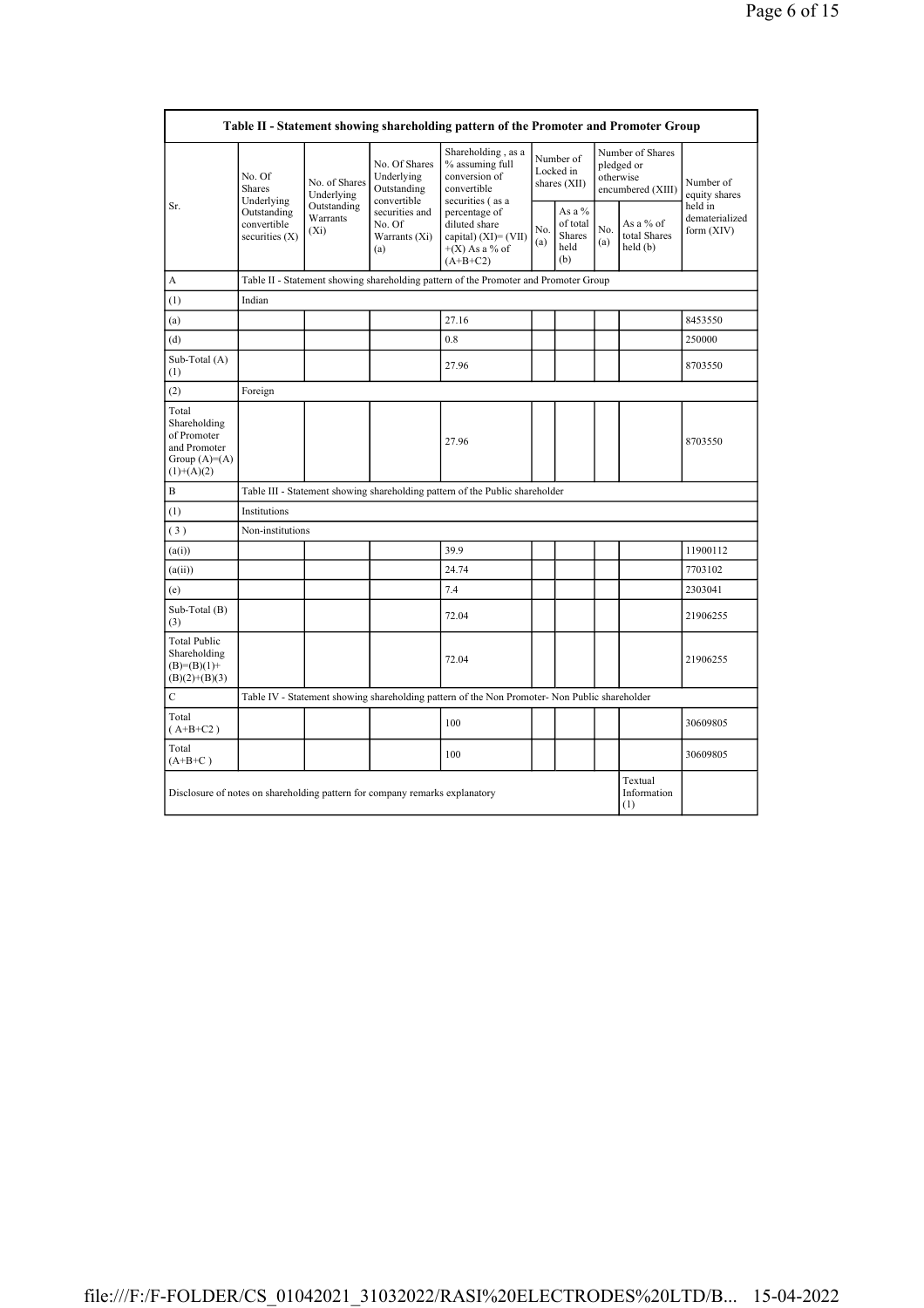|                       | <b>Text Block</b>                                                                                                                                                                                                                                                                                                                                                                                                                                                                                                                                                                                                                                                                                                                                                                                                                                                                                                                                                                                                                                                                           |
|-----------------------|---------------------------------------------------------------------------------------------------------------------------------------------------------------------------------------------------------------------------------------------------------------------------------------------------------------------------------------------------------------------------------------------------------------------------------------------------------------------------------------------------------------------------------------------------------------------------------------------------------------------------------------------------------------------------------------------------------------------------------------------------------------------------------------------------------------------------------------------------------------------------------------------------------------------------------------------------------------------------------------------------------------------------------------------------------------------------------------------|
| Textual Information() | REMARKS ON PUBLIC SHAREHOLDING - OTHERS CATEGORY - SHARES HELD IN<br>SUSPENSE: Pursuant to the requirements of Regulation 39 of the SEBI (LODR) Regulations, 2015, the<br>Company have, on 26th March 2021, transferred 242200 Equity shares of Rs.2/- each belonging to 68<br>Folios of sharesholders to a new folio created in the name of the Company termed as RASI<br>ELECTRODES LIMITED UNCLAIMED SHARES ACCOUNT which has been dematerialised during<br>the quarter and held vide demat account with Client ID-1201090020392399 to be held in Demat<br>Suspense Account in custody on behalf of these 68 shareholders till such time they claim the same and<br>until they claim the same with valid documents, the voting rights on these shares shall remain suspended<br>as specified under Regulation 39 of the SEBI (LODR) Regulations, 2015. These shares pertain to<br>allotment of shares pursuant to split of 1 Equity shares of Rs.10 each into 5 Equity shares of Rs.2 each<br>on 11th April 2015, which have been returned undelivered and lying unclaimed with the RTA. |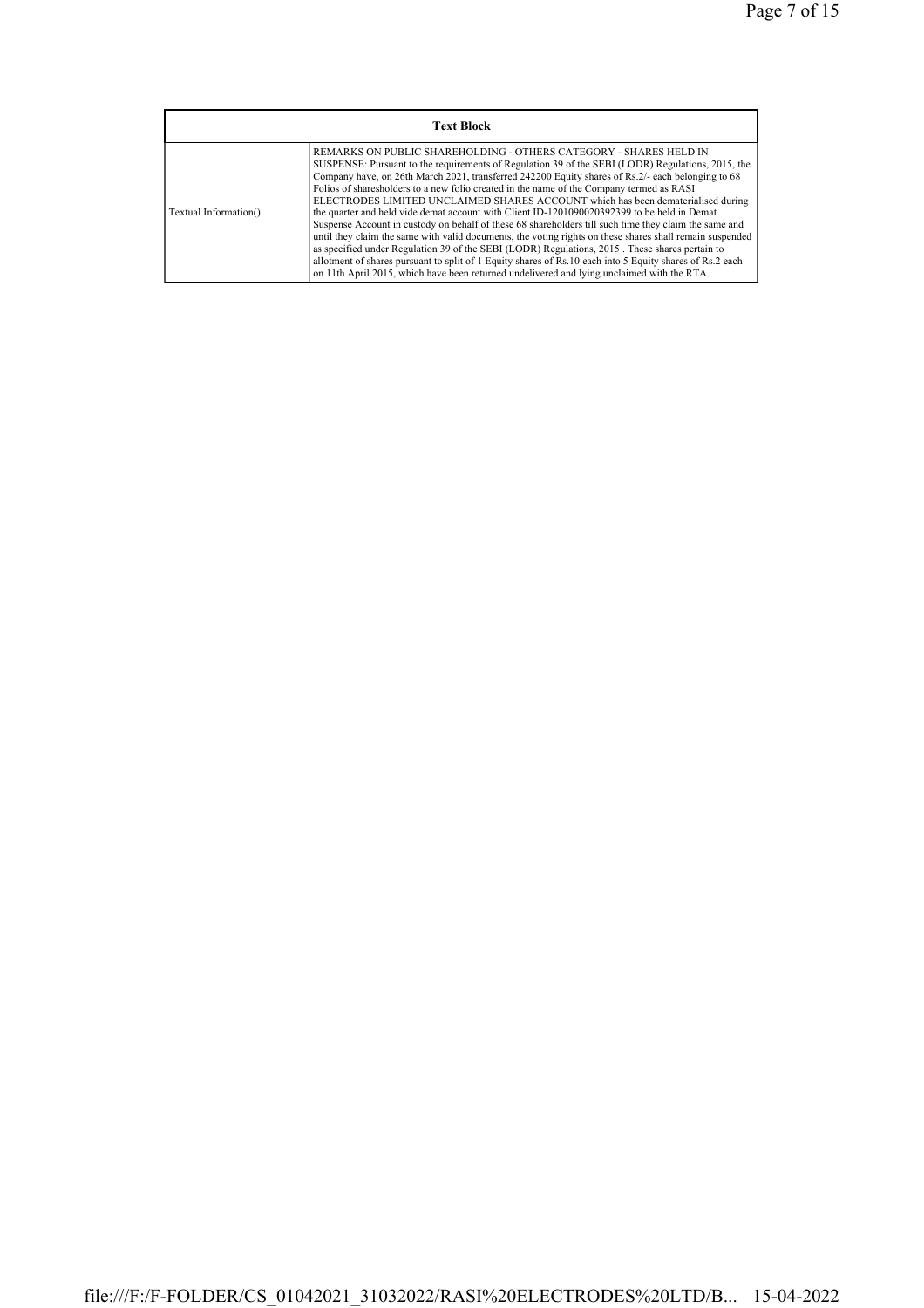|                                                                                                                                                                                               | Individuals/Hindu undivided Family                            |                    |                      |                      |                                        |                    |  |
|-----------------------------------------------------------------------------------------------------------------------------------------------------------------------------------------------|---------------------------------------------------------------|--------------------|----------------------|----------------------|----------------------------------------|--------------------|--|
| Searial No.                                                                                                                                                                                   | 1                                                             | $\overline{c}$     | 3                    | $\overline{4}$       | 5                                      | 6                  |  |
| Name of the<br>Shareholders (I)                                                                                                                                                               | <b>B POPATLAL</b><br>KOTHARI                                  | P NITYA<br>KOTHARI | P MANJULA<br>KOTHARI | P KASHYAP<br>KOTHARI | POPATLAL<br>KOTHARI AND<br><b>SONS</b> | RUCHI N<br>KOTHARI |  |
| PAN(II)                                                                                                                                                                                       | AAIPK7746D                                                    | AANPK2428F         | AAIPK7745A           | AAOPK0675M           | AAAHP2895Q                             | AFIPJ0913Q         |  |
| No. of fully paid<br>up equity shares<br>held (IV)                                                                                                                                            | 4962030                                                       | 1061485            | 882700               | 1213065              | 218570                                 | 115700             |  |
| No. Of Partly paid-<br>up equity shares<br>held(V)                                                                                                                                            |                                                               |                    |                      |                      |                                        |                    |  |
| No. Of shares<br>underlying<br>Depository<br>Receipts (VI)                                                                                                                                    |                                                               |                    |                      |                      |                                        |                    |  |
| Total nos. shares<br>held $(VII) = (IV) +$<br>$(V)+(VI)$                                                                                                                                      | 4962030                                                       | 1061485            | 882700               | 1213065              | 218570                                 | 115700             |  |
| Shareholding as a<br>% of total no. of<br>shares (calculated<br>as per SCRR,<br>1957) (VIII) As a<br>% of $(A+B+C2)$                                                                          | 15.94                                                         | 3.41               | 2.84                 | 3.9                  | 0.7                                    | 0.37               |  |
|                                                                                                                                                                                               | Number of Voting Rights held in each class of securities (IX) |                    |                      |                      |                                        |                    |  |
| Class eg:X                                                                                                                                                                                    | 4962030                                                       | 1061485            | 882700               | 1213065              | 218570                                 | 115700             |  |
| Class eg:y                                                                                                                                                                                    |                                                               |                    |                      |                      |                                        |                    |  |
| Total                                                                                                                                                                                         | 4962030                                                       | 1061485            | 882700               | 1213065              | 218570                                 | 115700             |  |
| Total as a % of<br><b>Total Voting rights</b>                                                                                                                                                 | 16.06                                                         | 3.44               | 2.86                 | 3.93                 | 0.71                                   | 0.37               |  |
| No. Of Shares<br>Underlying<br>Outstanding<br>convertible<br>securities $(X)$                                                                                                                 |                                                               |                    |                      |                      |                                        |                    |  |
| No. of Shares<br>Underlying<br>Outstanding<br>Warrants (Xi)                                                                                                                                   |                                                               |                    |                      |                      |                                        |                    |  |
| No. Of Shares<br>Underlying<br>Outstanding<br>convertible<br>securities and No.<br>Of Warrants (Xi)<br>(a)                                                                                    |                                                               |                    |                      |                      |                                        |                    |  |
| Shareholding , as a<br>% assuming full<br>conversion of<br>convertible<br>securities (as a<br>percentage of<br>diluted share<br>capital) $(XI) = (VII)$<br>$+(Xi)(a)$ As a % of<br>$(A+B+C2)$ | 15.94                                                         | 3.41               | 2.84                 | 3.9                  | 0.7                                    | 0.37               |  |
| Number of Locked in shares (XII)                                                                                                                                                              |                                                               |                    |                      |                      |                                        |                    |  |
| No. (a)<br>As a % of total<br>Shares held (b)                                                                                                                                                 |                                                               |                    |                      |                      |                                        |                    |  |
|                                                                                                                                                                                               | Number of Shares pledged or otherwise encumbered (XIII)       |                    |                      |                      |                                        |                    |  |
| No. (a)                                                                                                                                                                                       |                                                               |                    |                      |                      |                                        |                    |  |
| As a % of total<br>Shares held (b)                                                                                                                                                            |                                                               |                    |                      |                      |                                        |                    |  |
| Number of equity<br>shares held in<br>dematerialized<br>form (XIV)                                                                                                                            | 4962030                                                       | 1061485            | 882700               | 1213065              | 218570                                 | 115700             |  |
| Reason for not providing PAN                                                                                                                                                                  |                                                               |                    |                      |                      |                                        |                    |  |
| Reason for not<br>providing PAN                                                                                                                                                               |                                                               |                    |                      |                      |                                        |                    |  |
| Shareholder type                                                                                                                                                                              | Promoter                                                      | Promoter           | Promoter             | Promoter             | Promoter                               | Promoter           |  |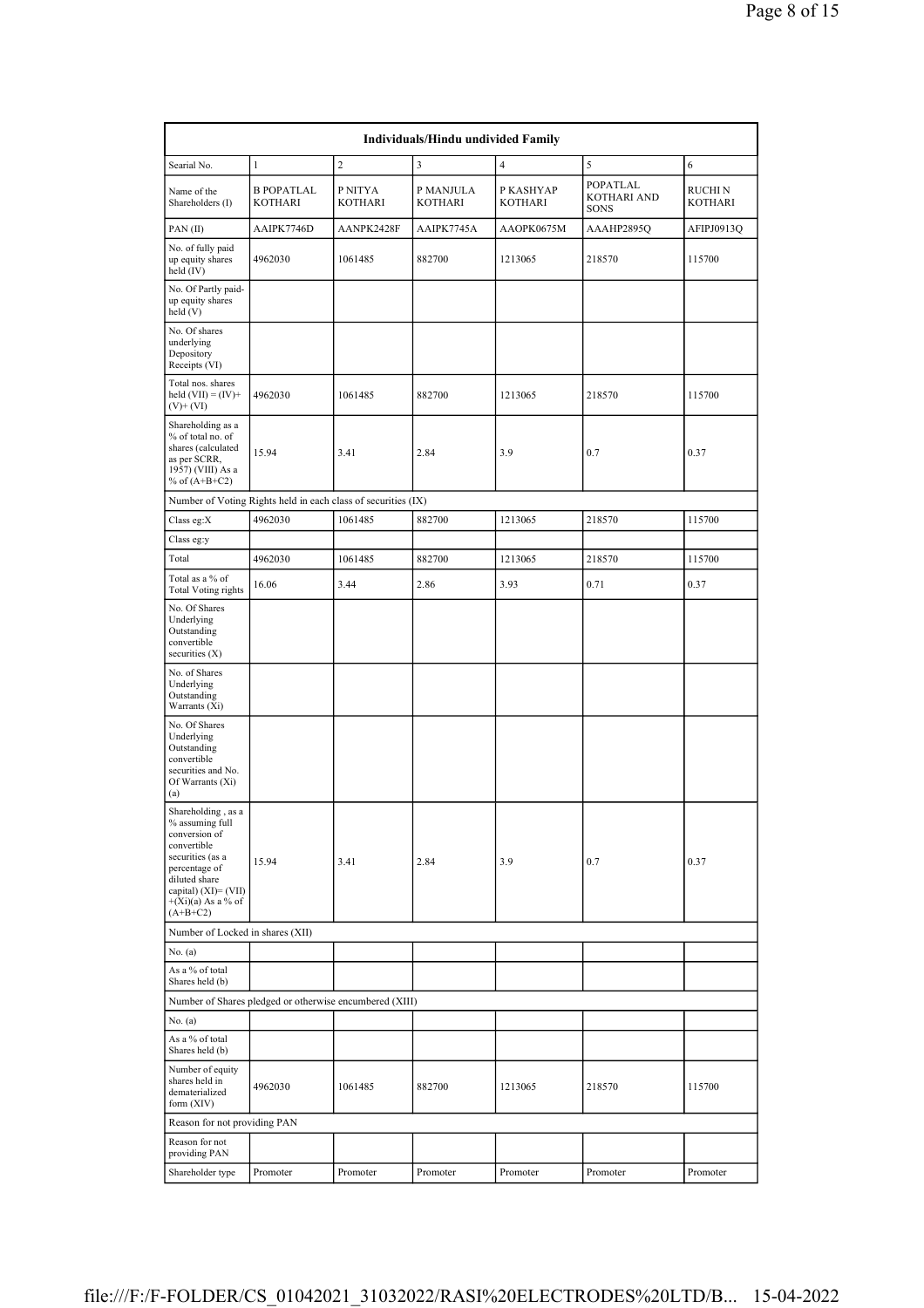|                                                                                                                                                                                              | Individuals/Hindu undivided Family                            |  |  |  |  |  |
|----------------------------------------------------------------------------------------------------------------------------------------------------------------------------------------------|---------------------------------------------------------------|--|--|--|--|--|
| Searial No.                                                                                                                                                                                  |                                                               |  |  |  |  |  |
| Name of the<br>Shareholders (I)                                                                                                                                                              | Click here to go back                                         |  |  |  |  |  |
| PAN(II)                                                                                                                                                                                      | Total                                                         |  |  |  |  |  |
| No. of fully paid<br>up equity shares<br>held $(IV)$                                                                                                                                         | 8453550                                                       |  |  |  |  |  |
| No. Of Partly paid-<br>up equity shares<br>held(V)                                                                                                                                           |                                                               |  |  |  |  |  |
| No. Of shares<br>underlying<br>Depository<br>Receipts (VI)                                                                                                                                   |                                                               |  |  |  |  |  |
| Total nos. shares<br>held $(VII) = (IV) +$<br>$(V)+(VI)$                                                                                                                                     | 8453550                                                       |  |  |  |  |  |
| Shareholding as a<br>% of total no. of<br>shares (calculated<br>as per SCRR,<br>1957) (VIII) As a<br>% of $(A+B+C2)$                                                                         | 27.16                                                         |  |  |  |  |  |
|                                                                                                                                                                                              | Number of Voting Rights held in each class of securities (IX) |  |  |  |  |  |
| Class eg:X                                                                                                                                                                                   | 8453550                                                       |  |  |  |  |  |
| Class eg:y                                                                                                                                                                                   |                                                               |  |  |  |  |  |
| Total                                                                                                                                                                                        | 8453550                                                       |  |  |  |  |  |
| Total as a % of<br><b>Total Voting rights</b>                                                                                                                                                | 27.37                                                         |  |  |  |  |  |
| No. Of Shares<br>Underlying<br>Outstanding<br>convertible<br>securities $(X)$                                                                                                                |                                                               |  |  |  |  |  |
| No. of Shares<br>Underlying<br>Outstanding<br>Warrants (Xi)                                                                                                                                  |                                                               |  |  |  |  |  |
| No. Of Shares<br>Underlying<br>Outstanding<br>convertible<br>securities and No.<br>Of Warrants (Xi)<br>(a)                                                                                   |                                                               |  |  |  |  |  |
| Shareholding, as a<br>% assuming full<br>conversion of<br>convertible<br>securities (as a<br>percentage of<br>diluted share<br>capital) $(XI) = (VII)$<br>$+(Xi)(a)$ As a % of<br>$(A+B+C2)$ | 27.16                                                         |  |  |  |  |  |
| Number of Locked in shares (XII)                                                                                                                                                             |                                                               |  |  |  |  |  |
| No. (a)<br>As a % of total<br>Shares held (b)                                                                                                                                                |                                                               |  |  |  |  |  |
|                                                                                                                                                                                              | Number of Shares pledged or otherwise encumbered (XIII)       |  |  |  |  |  |
| No. $(a)$                                                                                                                                                                                    |                                                               |  |  |  |  |  |
| As a % of total<br>Shares held (b)                                                                                                                                                           |                                                               |  |  |  |  |  |
| Number of equity<br>shares held in<br>dematerialized<br>form (XIV)                                                                                                                           | 8453550                                                       |  |  |  |  |  |
| Reason for not providing PAN                                                                                                                                                                 |                                                               |  |  |  |  |  |
| Reason for not<br>providing PAN                                                                                                                                                              |                                                               |  |  |  |  |  |
| Shareholder type                                                                                                                                                                             |                                                               |  |  |  |  |  |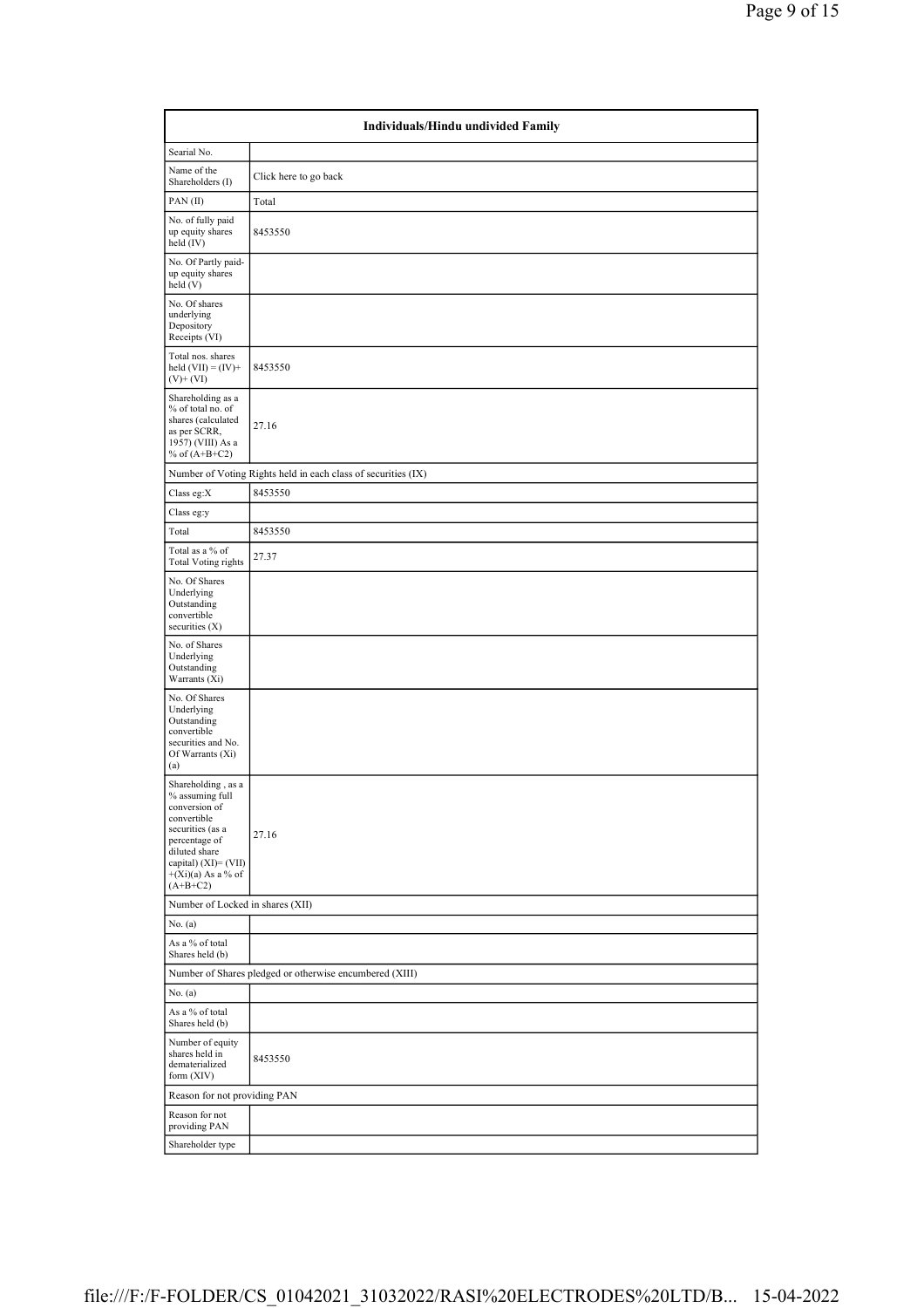| Any Other (specify)                                                                                                                                                                      |                                                               |                       |  |  |  |  |
|------------------------------------------------------------------------------------------------------------------------------------------------------------------------------------------|---------------------------------------------------------------|-----------------------|--|--|--|--|
| Searial No.                                                                                                                                                                              | $\mathbf{1}$                                                  |                       |  |  |  |  |
| Category                                                                                                                                                                                 | <b>Bodies Corporate</b>                                       | Click here to go back |  |  |  |  |
| Name of the<br>Shareholders (I)                                                                                                                                                          | <b>BPK DEVELOPERS PLTD</b>                                    |                       |  |  |  |  |
| PAN(II)                                                                                                                                                                                  | AAHFB9968P                                                    | Total                 |  |  |  |  |
| No. of the<br>Shareholders (I)                                                                                                                                                           | 1                                                             | 1                     |  |  |  |  |
| No. of fully paid<br>up equity shares<br>held (IV)                                                                                                                                       | 250000                                                        | 250000                |  |  |  |  |
| No. Of Partly paid-<br>up equity shares<br>held (V)                                                                                                                                      |                                                               |                       |  |  |  |  |
| No. Of shares<br>underlying<br>Depository<br>Receipts (VI)                                                                                                                               |                                                               |                       |  |  |  |  |
| Total nos. shares<br>held $(VII) = (IV) +$<br>$(V)+(VI)$                                                                                                                                 | 250000                                                        | 250000                |  |  |  |  |
| Shareholding as a<br>% of total no. of<br>shares (calculated<br>as per SCRR,<br>1957) (VIII) As a<br>% of $(A+B+C2)$                                                                     | 0.8                                                           | 0.8                   |  |  |  |  |
|                                                                                                                                                                                          | Number of Voting Rights held in each class of securities (IX) |                       |  |  |  |  |
| Class eg: X                                                                                                                                                                              | 250000                                                        | 250000                |  |  |  |  |
| Class eg:y                                                                                                                                                                               |                                                               |                       |  |  |  |  |
| Total                                                                                                                                                                                    | 250000                                                        | 250000                |  |  |  |  |
| Total as a % of<br><b>Total Voting rights</b>                                                                                                                                            | 0.81                                                          | 0.81                  |  |  |  |  |
| No. Of Shares<br>Underlying<br>Outstanding<br>convertible<br>securities (X)                                                                                                              |                                                               |                       |  |  |  |  |
| No. of Shares<br>Underlying<br>Outstanding<br>Warrants (Xi)                                                                                                                              |                                                               |                       |  |  |  |  |
| No. Of Shares<br>Underlying<br>Outstanding<br>convertible<br>securities and No.<br>Of Warrants (Xi)<br>(a)                                                                               |                                                               |                       |  |  |  |  |
| Shareholding, as a<br>% assuming full<br>conversion of<br>convertible<br>securities (as a<br>percentage of<br>diluted share<br>capital) $(XI) = (VII)$<br>$+(X)$ As a % of<br>$(A+B+C2)$ | 0.8                                                           | 0.8                   |  |  |  |  |
| Number of Locked in shares (XII)                                                                                                                                                         |                                                               |                       |  |  |  |  |
| No. (a)                                                                                                                                                                                  |                                                               |                       |  |  |  |  |
| As a % of total<br>Shares held (b)                                                                                                                                                       |                                                               |                       |  |  |  |  |
|                                                                                                                                                                                          | Number of Shares pledged or otherwise encumbered (XIII)       |                       |  |  |  |  |
| No. (a)<br>As a % of total<br>Shares held (b)                                                                                                                                            |                                                               |                       |  |  |  |  |
| Number of equity<br>shares held in<br>dematerialized<br>form (XIV)                                                                                                                       | 250000                                                        | 250000                |  |  |  |  |
| Reason for not providing PAN                                                                                                                                                             |                                                               |                       |  |  |  |  |
| Reason for not<br>providing PAN                                                                                                                                                          |                                                               |                       |  |  |  |  |
| Shareholder type                                                                                                                                                                         | Promoter Group                                                |                       |  |  |  |  |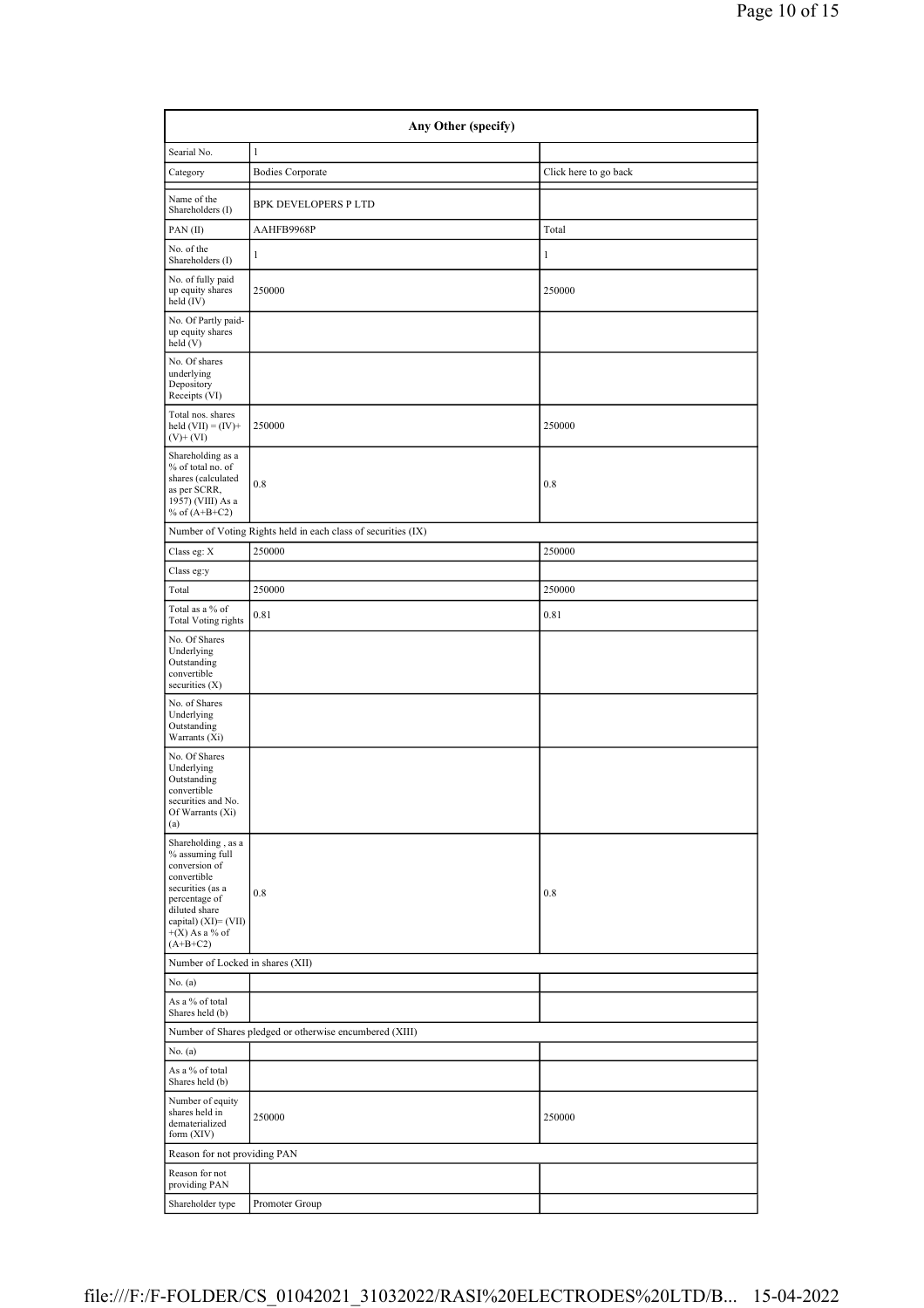|                                                                                                                                                                                          | Individuals - ii. Individual shareholders holding nominal share capital in excess of Rs. 2 lakhs. |                                         |                             |                                         |                           |                     |
|------------------------------------------------------------------------------------------------------------------------------------------------------------------------------------------|---------------------------------------------------------------------------------------------------|-----------------------------------------|-----------------------------|-----------------------------------------|---------------------------|---------------------|
| Searial No.                                                                                                                                                                              | $\mathbf{1}$                                                                                      | $\overline{c}$                          | 3                           | $\overline{4}$                          | $\sqrt{5}$                | 6                   |
| Name of the<br>Shareholders (I)                                                                                                                                                          | CHANDRAKALA<br>KOTHARI                                                                            | <b>UTTAM</b><br><b>KUAMR</b><br>KOTHARI | <b>B RANJEET</b><br>KOTHARI | <b>JALPA HITESH</b><br><b>DHARAMSHI</b> | PANKAJ<br><b>KOTHARIT</b> | SWETHA P<br>KOTHARI |
| PAN(II)                                                                                                                                                                                  | AAEPC5084C                                                                                        | AAFPK4604H                              | AAKPK6088N                  | AGKPD4461A                              | AITPP5447M                | AUWPK3147Q          |
| No. of fully paid<br>up equity shares<br>held $(IV)$                                                                                                                                     | 988767                                                                                            | 650540                                  | 990000                      | 616547                                  | 478088                    | 393413              |
| No. Of Partly paid-<br>up equity shares<br>held(V)                                                                                                                                       |                                                                                                   |                                         |                             |                                         |                           |                     |
| No. Of shares<br>underlying<br>Depository<br>Receipts (VI)                                                                                                                               |                                                                                                   |                                         |                             |                                         |                           |                     |
| Total nos. shares<br>held $(VII) = (IV) +$<br>$(V)$ + $(VI)$                                                                                                                             | 988767                                                                                            | 650540                                  | 990000                      | 616547                                  | 478088                    | 393413              |
| Shareholding as a<br>% of total no. of<br>shares (calculated<br>as per SCRR,<br>1957) (VIII) As a<br>% of $(A+B+C2)$                                                                     | 3.18                                                                                              | 2.09                                    | 3.18                        | 1.98                                    | 1.54                      | 1.26                |
|                                                                                                                                                                                          | Number of Voting Rights held in each class of securities (IX)                                     |                                         |                             |                                         |                           |                     |
| Class eg: X                                                                                                                                                                              | 988767                                                                                            | 650540                                  | 990000                      | 616547                                  | 478088                    | 393413              |
| Class eg:y                                                                                                                                                                               |                                                                                                   |                                         |                             |                                         |                           |                     |
| Total                                                                                                                                                                                    | 988767                                                                                            | 650540                                  | 990000                      | 616547                                  | 478088                    | 393413              |
| Total as a % of<br><b>Total Voting rights</b>                                                                                                                                            | 3.2                                                                                               | 2.11                                    | 3.21                        | $\overline{c}$                          | 1.55                      | 1.27                |
| No. Of Shares<br>Underlying<br>Outstanding<br>convertible<br>securities $(X)$                                                                                                            |                                                                                                   |                                         |                             |                                         |                           |                     |
| No. of Shares<br>Underlying<br>Outstanding<br>Warrants (Xi)                                                                                                                              |                                                                                                   |                                         |                             |                                         |                           |                     |
| No. Of Shares<br>Underlying<br>Outstanding<br>convertible<br>securities and No.<br>Of Warrants (Xi)<br>(a)                                                                               |                                                                                                   |                                         |                             |                                         |                           |                     |
| Shareholding, as a<br>% assuming full<br>conversion of<br>convertible<br>securities (as a<br>percentage of<br>diluted share<br>capital) $(XI) = (VII)$<br>$+(X)$ As a % of<br>$(A+B+C2)$ | 3.18                                                                                              | 2.09                                    | 3.18                        | 1.98                                    | 1.54                      | 1.26                |
| Number of Locked in shares (XII)                                                                                                                                                         |                                                                                                   |                                         |                             |                                         |                           |                     |
| No. (a)                                                                                                                                                                                  |                                                                                                   |                                         |                             |                                         |                           |                     |
| As a % of total<br>Shares held (b)                                                                                                                                                       |                                                                                                   |                                         |                             |                                         |                           |                     |
| Number of equity<br>shares held in<br>dematerialized<br>form $(XIV)$                                                                                                                     | 988767                                                                                            | 650540                                  | 990000                      | 616547                                  | 478088                    | 393413              |
| Reason for not providing PAN                                                                                                                                                             |                                                                                                   |                                         |                             |                                         |                           |                     |
| Reason for not<br>providing PAN                                                                                                                                                          |                                                                                                   |                                         |                             |                                         |                           |                     |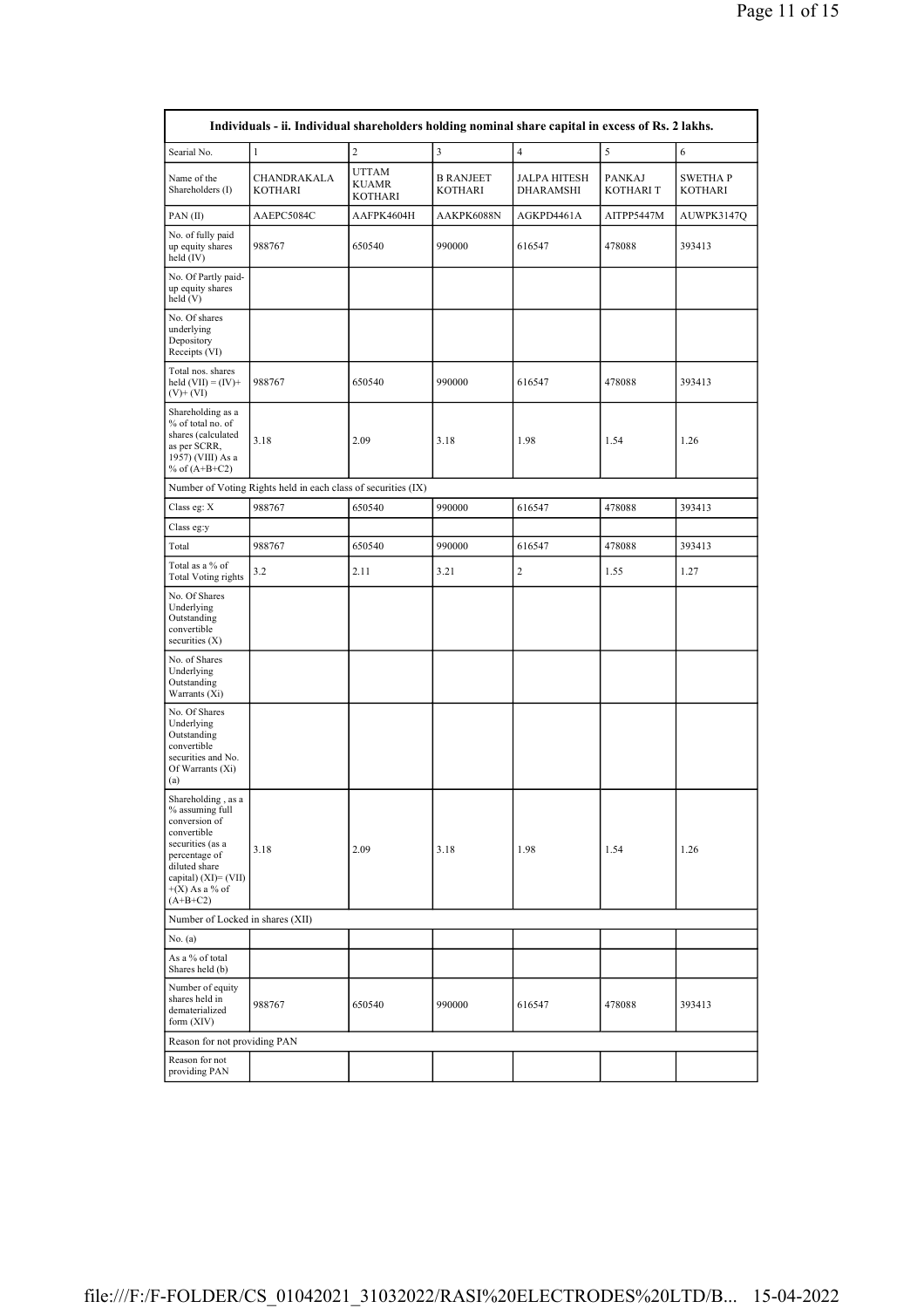|                                                                                                                                                                                          | Individuals - ii. Individual shareholders holding nominal share capital in excess of Rs. 2 lakhs. |
|------------------------------------------------------------------------------------------------------------------------------------------------------------------------------------------|---------------------------------------------------------------------------------------------------|
| Searial No.                                                                                                                                                                              |                                                                                                   |
| Name of the<br>Shareholders (I)                                                                                                                                                          | Click here to go back                                                                             |
| PAN(II)                                                                                                                                                                                  | Total                                                                                             |
| No. of fully paid<br>up equity shares<br>held $(IV)$                                                                                                                                     | 4117355                                                                                           |
| No. Of Partly paid-<br>up equity shares<br>held(V)                                                                                                                                       |                                                                                                   |
| No. Of shares<br>underlying<br>Depository<br>Receipts (VI)                                                                                                                               |                                                                                                   |
| Total nos. shares<br>held $(VII) = (IV) +$<br>$(V)+(VI)$                                                                                                                                 | 4117355                                                                                           |
| Shareholding as a<br>% of total no. of<br>shares (calculated<br>as per SCRR,<br>1957) (VIII) As a<br>% of $(A+B+C2)$                                                                     | 13.23                                                                                             |
|                                                                                                                                                                                          | Number of Voting Rights held in each class of securities (IX)                                     |
| Class eg: X                                                                                                                                                                              | 4117355                                                                                           |
| Class eg:y                                                                                                                                                                               |                                                                                                   |
| Total                                                                                                                                                                                    | 4117355                                                                                           |
| Total as a % of<br><b>Total Voting rights</b>                                                                                                                                            | 13.33                                                                                             |
| No. Of Shares<br>Underlying<br>Outstanding<br>convertible<br>securities $(X)$                                                                                                            |                                                                                                   |
| No. of Shares<br>Underlying<br>Outstanding<br>Warrants (Xi)                                                                                                                              |                                                                                                   |
| No. Of Shares<br>Underlying<br>Outstanding<br>convertible<br>securities and No.<br>Of Warrants (Xi)<br>(a)                                                                               |                                                                                                   |
| Shareholding, as a<br>% assuming full<br>conversion of<br>convertible<br>securities (as a<br>percentage of<br>diluted share<br>capital) $(XI) = (VII)$<br>$+(X)$ As a % of<br>$(A+B+C2)$ | 13.23                                                                                             |
| Number of Locked in shares (XII)                                                                                                                                                         |                                                                                                   |
| No. (a)                                                                                                                                                                                  |                                                                                                   |
| As a % of total<br>Shares held (b)                                                                                                                                                       |                                                                                                   |
| Number of equity<br>shares held in<br>dematerialized<br>form (XIV)                                                                                                                       | 4117355                                                                                           |
| Reason for not providing PAN                                                                                                                                                             |                                                                                                   |
| Reason for not<br>providing PAN                                                                                                                                                          |                                                                                                   |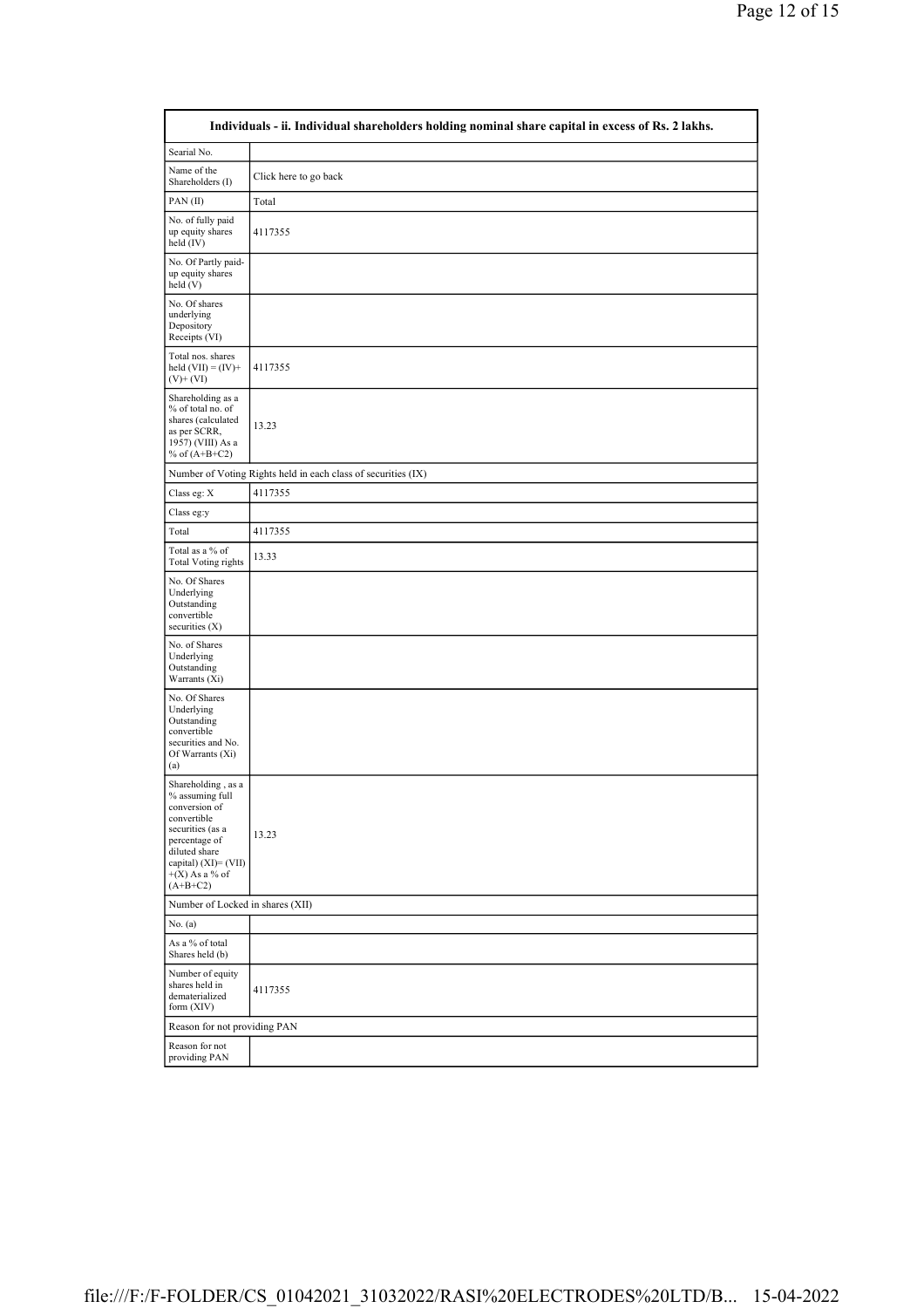| Any Other (specify)                                                                                                                                                                      |                                                               |                            |                     |                |                              |                                                   |  |  |  |  |  |
|------------------------------------------------------------------------------------------------------------------------------------------------------------------------------------------|---------------------------------------------------------------|----------------------------|---------------------|----------------|------------------------------|---------------------------------------------------|--|--|--|--|--|
| Searial No.                                                                                                                                                                              | $\mathbf{1}$                                                  | $\overline{c}$             | 3                   | $\overline{4}$ | 5                            | 6                                                 |  |  |  |  |  |
| Category                                                                                                                                                                                 | <b>Bodies Corporate</b>                                       | <b>Bodies</b><br>Corporate | Clearing<br>Members | <b>HUF</b>     | Non-Resident<br>Indian (NRI) | Unclaimed or Suspense or<br><b>Escrow Account</b> |  |  |  |  |  |
| Category / More<br>than 1 percentage                                                                                                                                                     | More than 1 percentage of<br>shareholding                     | Category                   | Category            | Category       | Category                     | Category                                          |  |  |  |  |  |
| Name of the<br>Shareholders (I)                                                                                                                                                          | AADRIK DISTRIBUTORS<br>PVT. LTD                               |                            |                     |                |                              |                                                   |  |  |  |  |  |
| PAN $(II)$                                                                                                                                                                               | AAECA6320J                                                    |                            |                     |                |                              |                                                   |  |  |  |  |  |
| No. of the<br>Shareholders (I)                                                                                                                                                           | $\mathbf{1}$                                                  | 33                         | 11                  | 145            | 39                           | $\mathbf{1}$                                      |  |  |  |  |  |
| No. of fully paid<br>up equity shares<br>held (IV)                                                                                                                                       | 449965                                                        | 713495                     | 53788               | 925243         | 368315                       | 242200                                            |  |  |  |  |  |
| No. Of Partly paid-<br>up equity shares<br>held (V)                                                                                                                                      |                                                               |                            |                     |                |                              |                                                   |  |  |  |  |  |
| No. Of shares<br>underlying<br>Depository<br>Receipts (VI)                                                                                                                               |                                                               |                            |                     |                |                              |                                                   |  |  |  |  |  |
| Total nos. shares<br>held $(VII) = (IV) +$<br>$(V)+(VI)$                                                                                                                                 | 449965                                                        | 713495                     | 53788               | 925243         | 368315                       | 242200                                            |  |  |  |  |  |
| Shareholding as a<br>% of total no. of<br>shares (calculated<br>as per SCRR,<br>1957) (VIII) As a<br>% of $(A+B+C2)$                                                                     | 1.45                                                          | 2.29                       | 0.17                | 2.97           | 1.18                         | 0.78                                              |  |  |  |  |  |
|                                                                                                                                                                                          | Number of Voting Rights held in each class of securities (IX) |                            |                     |                |                              |                                                   |  |  |  |  |  |
| Class eg: X                                                                                                                                                                              | 449965                                                        | 713495                     | 53788               | 925243         | 368315                       | $\mathbf{0}$                                      |  |  |  |  |  |
| Class eg:y                                                                                                                                                                               |                                                               |                            |                     |                |                              |                                                   |  |  |  |  |  |
| Total                                                                                                                                                                                    | 449965                                                        | 713495                     | 53788               | 925243         | 368315                       | $\boldsymbol{0}$                                  |  |  |  |  |  |
| Total as a % of<br><b>Total Voting rights</b>                                                                                                                                            | 1.46                                                          | 2.31                       | 0.17                | 3              | 1.19                         | $\overline{0}$                                    |  |  |  |  |  |
| No. Of Shares<br>Underlying<br>Outstanding<br>convertible<br>securities (X)                                                                                                              |                                                               |                            |                     |                |                              |                                                   |  |  |  |  |  |
| No. of Shares<br>Underlying<br>Outstanding<br>Warrants (Xi)                                                                                                                              |                                                               |                            |                     |                |                              |                                                   |  |  |  |  |  |
| No. Of Shares<br>Underlying<br>Outstanding<br>convertible<br>securities and No.<br>Of Warrants (Xi)<br>(a)                                                                               |                                                               |                            |                     |                |                              |                                                   |  |  |  |  |  |
| Shareholding, as a<br>% assuming full<br>conversion of<br>convertible<br>securities (as a<br>percentage of<br>diluted share<br>capital) $(XI) = (VII)$<br>$+(X)$ As a % of<br>$(A+B+C2)$ | 1.45                                                          | 2.29                       | 0.17                | 2.97           | 1.18                         | 0.78                                              |  |  |  |  |  |
| Number of Locked in shares (XII)                                                                                                                                                         |                                                               |                            |                     |                |                              |                                                   |  |  |  |  |  |
| No. (a)                                                                                                                                                                                  |                                                               |                            |                     |                |                              |                                                   |  |  |  |  |  |
| As a % of total<br>Shares held (b)                                                                                                                                                       |                                                               |                            |                     |                |                              |                                                   |  |  |  |  |  |
| Number of equity<br>shares held in<br>dematerialized<br>form $(XIV)$                                                                                                                     | 449965                                                        | 713495                     | 53788               | 925243         | 368315                       | 242200                                            |  |  |  |  |  |
| Reason for not providing PAN                                                                                                                                                             |                                                               |                            |                     |                |                              |                                                   |  |  |  |  |  |
| Reason for not<br>providing PAN                                                                                                                                                          |                                                               |                            |                     |                |                              |                                                   |  |  |  |  |  |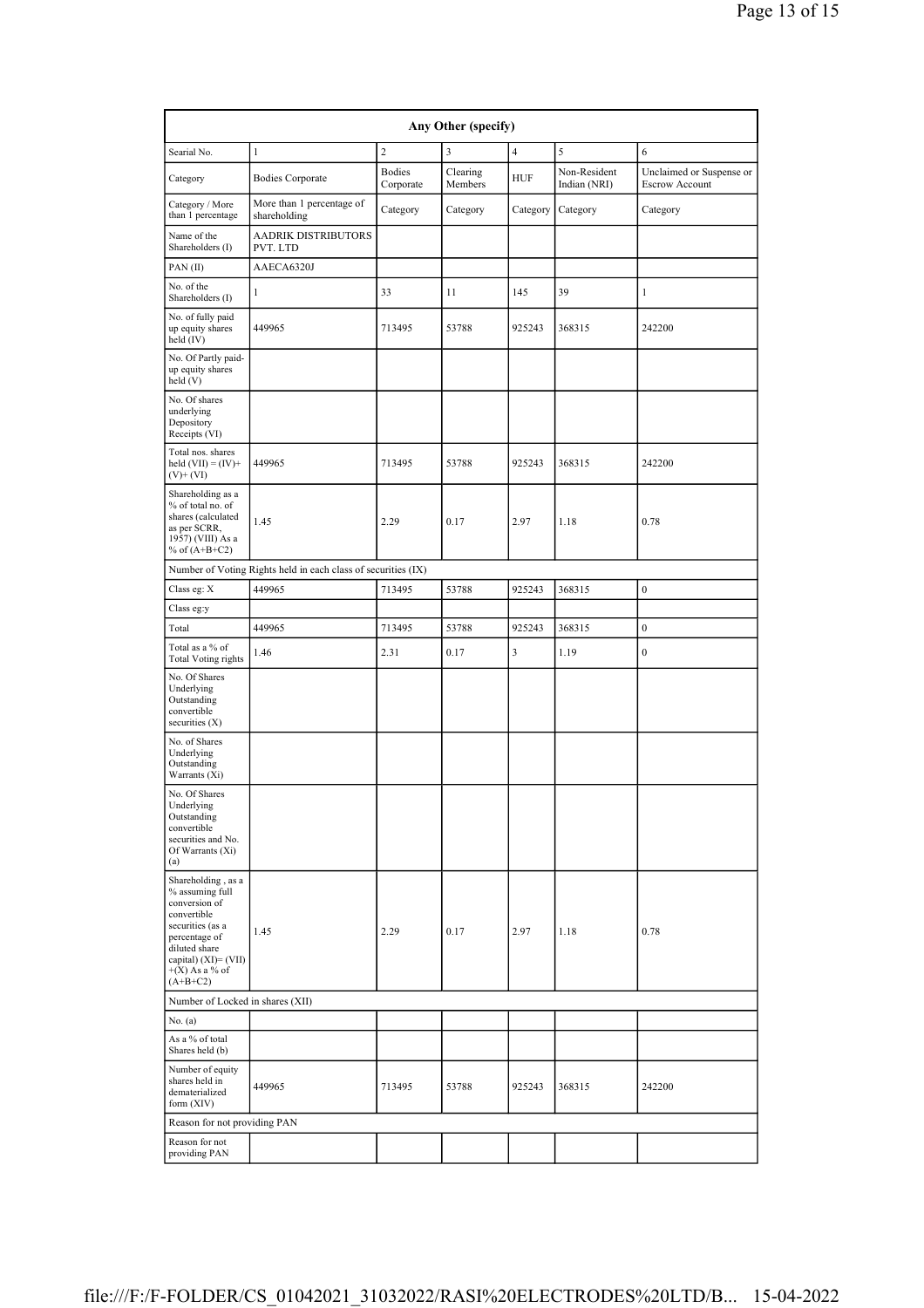| Any Other (specify)                                                                                                                                                                   |                                                               |  |  |  |  |  |  |
|---------------------------------------------------------------------------------------------------------------------------------------------------------------------------------------|---------------------------------------------------------------|--|--|--|--|--|--|
| Searial No.                                                                                                                                                                           |                                                               |  |  |  |  |  |  |
| Category                                                                                                                                                                              |                                                               |  |  |  |  |  |  |
| Category / More<br>than 1 percentage                                                                                                                                                  |                                                               |  |  |  |  |  |  |
| Name of the<br>Shareholders (I)                                                                                                                                                       | Click here to go back                                         |  |  |  |  |  |  |
| PAN $(II)$                                                                                                                                                                            | Total                                                         |  |  |  |  |  |  |
| No. of the<br>Shareholders (I)                                                                                                                                                        | 229                                                           |  |  |  |  |  |  |
| No. of fully paid<br>up equity shares<br>held (IV)                                                                                                                                    | 2303041                                                       |  |  |  |  |  |  |
| No. Of Partly paid-<br>up equity shares<br>held (V)                                                                                                                                   |                                                               |  |  |  |  |  |  |
| No. Of shares<br>underlying<br>Depository<br>Receipts (VI)                                                                                                                            |                                                               |  |  |  |  |  |  |
| Total nos. shares<br>held $(VII) = (IV) +$<br>$(V)$ + $(VI)$                                                                                                                          | 2303041                                                       |  |  |  |  |  |  |
| Shareholding as a<br>% of total no. of<br>shares (calculated<br>as per SCRR,<br>1957) (VIII) As a<br>% of $(A+B+C2)$                                                                  | 7.39                                                          |  |  |  |  |  |  |
|                                                                                                                                                                                       | Number of Voting Rights held in each class of securities (IX) |  |  |  |  |  |  |
| Class eg: X                                                                                                                                                                           | 2060841                                                       |  |  |  |  |  |  |
| Class eg:y                                                                                                                                                                            |                                                               |  |  |  |  |  |  |
| Total                                                                                                                                                                                 | 2060841                                                       |  |  |  |  |  |  |
| Total as a % of<br><b>Total Voting rights</b>                                                                                                                                         | 6.67                                                          |  |  |  |  |  |  |
| No. Of Shares<br>Underlying<br>Outstanding<br>convertible<br>securities $(X)$                                                                                                         |                                                               |  |  |  |  |  |  |
| No. of Shares<br>Underlying<br>Outstanding<br>Warrants (Xi)                                                                                                                           |                                                               |  |  |  |  |  |  |
| No. Of Shares<br>Underlying<br>Outstanding<br>convertible<br>securities and No.<br>Of Warrants (Xi)<br>(a)                                                                            |                                                               |  |  |  |  |  |  |
| Shareholding, as a<br>% assuming full<br>conversion of<br>convertible<br>securities (as a<br>percentage of<br>diluted share<br>capital) (XI)= (VII)<br>$+(X)$ As a % of<br>$(A+B+C2)$ | 7.39                                                          |  |  |  |  |  |  |
| Number of Locked in shares (XII)                                                                                                                                                      |                                                               |  |  |  |  |  |  |
| No. (a)                                                                                                                                                                               |                                                               |  |  |  |  |  |  |
| As a % of total<br>Shares held (b)                                                                                                                                                    |                                                               |  |  |  |  |  |  |
| Number of equity<br>shares held in<br>dematerialized<br>form (XIV)                                                                                                                    | 2303041                                                       |  |  |  |  |  |  |
| Reason for not providing PAN                                                                                                                                                          |                                                               |  |  |  |  |  |  |
| Reason for not<br>providing PAN                                                                                                                                                       |                                                               |  |  |  |  |  |  |